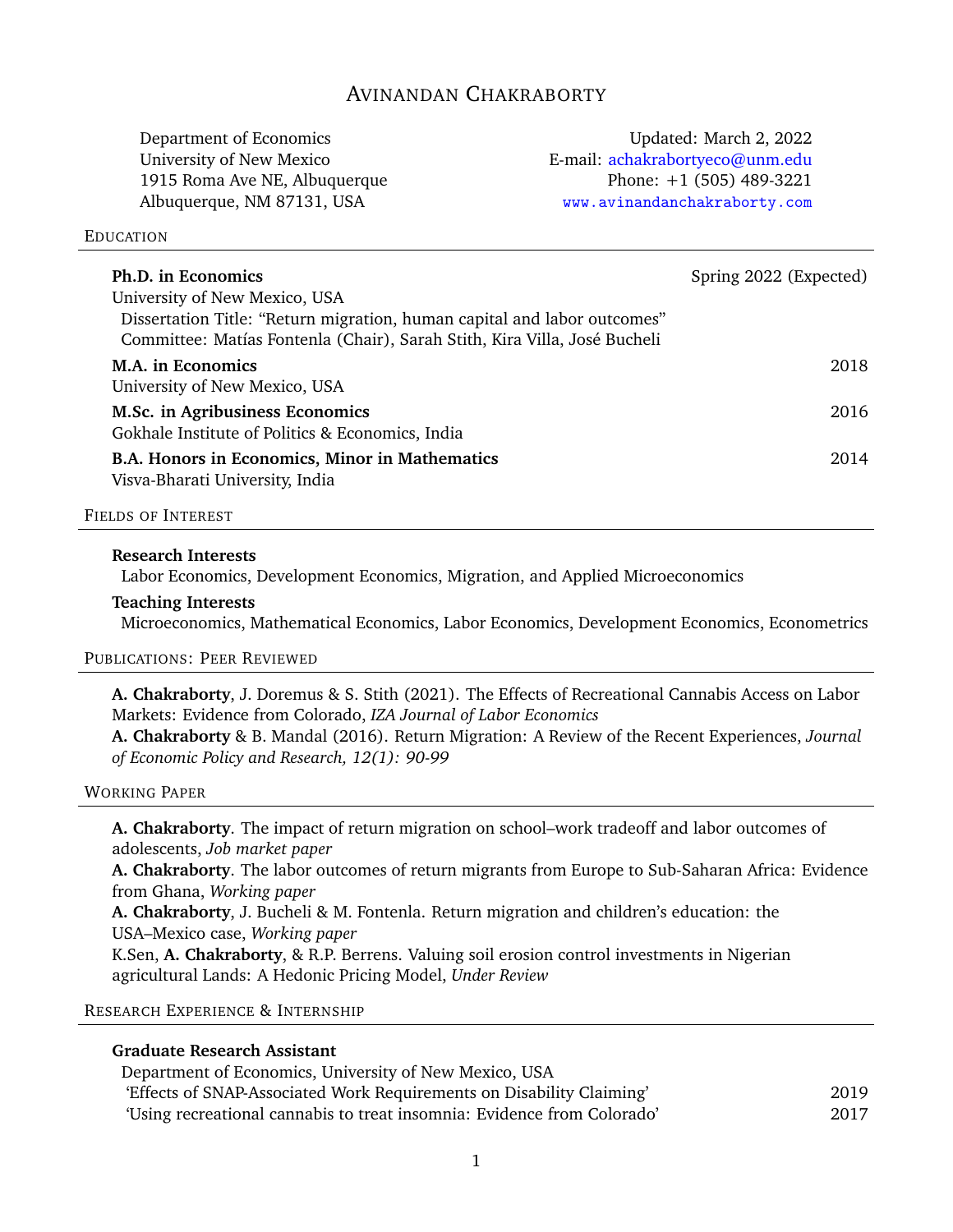| <b>Research Assistant</b><br>Centre for Studies in Social Science Calcutta, India<br>'Foreign Direct Investment and its impact on wages of Skilled and Unskilled labour' | 2016             |
|--------------------------------------------------------------------------------------------------------------------------------------------------------------------------|------------------|
|                                                                                                                                                                          |                  |
| Internship<br>Centre for Studies in Social Science Calcutta, India                                                                                                       |                  |
| Agricultural and industrial productivity gap                                                                                                                             | 2015             |
| TEACHING EXPERIENCE                                                                                                                                                      |                  |
| Graduate Instructor, UNM, USA                                                                                                                                            |                  |
| Applied Economics Bootcamp (ECON 595)                                                                                                                                    | 2021, 2019       |
| Macroeconomic Principles (ECON 2110)                                                                                                                                     | 2020             |
| Teaching Assistant, UNM, USA                                                                                                                                             |                  |
| Macroeconomics I (ECON 506)                                                                                                                                              | 2022, 2021, 2020 |
| Macroeconomic Principles (ECON 2110)                                                                                                                                     | 2021, 2020       |
| Microeconomic Principles (ECON 2120)                                                                                                                                     | 2020             |
| Introduction to Statistics & Econometrics (ECON 309)                                                                                                                     | 2019             |
| Health Econ, Politics & Policy (ECON 295)                                                                                                                                | 2019             |
| Intermediate Macroeconomics (ECON 303)                                                                                                                                   | 2018             |
| Economics of Regulation (ECON 332)                                                                                                                                       | 2018             |
| Introductory Microeconomics (ECON 106)                                                                                                                                   | 2017             |
| Industrial Organization (ECON 333)                                                                                                                                       | 2017             |
| GRANTS, FELLOWSHIPS, SCHOLARSHIPS, AND AWARDS                                                                                                                            |                  |
| Fellowships                                                                                                                                                              |                  |
| The UNM Graduate Dean's Dissertation Fellowship, UNM                                                                                                                     | 2021-2022        |
| <b>Research Grants</b>                                                                                                                                                   |                  |
| Doctoral Conference Presentation Award, OGS, UNM                                                                                                                         | 2022, 2021, 2020 |
| Student Professional Development Scholarship, El Centro de la Raza, UNM                                                                                                  | 2022             |
| Student Research Grant, GPSA, UNM                                                                                                                                        | 2021, 2019       |
| Professional Development Grant, GPSA, UNM                                                                                                                                | 2021, 2019       |
| Economics Graduate Students Organization (EGSO) Travel Grant                                                                                                             | 2021, 2019       |
| Graduate Student Award, Southern Economic Association (SEA)                                                                                                              | 2019             |
| <b>Teaching Grants</b><br>Course Development Support for Faculty, Center for Teaching and Learning (CTL), UNM                                                            | 2020             |
| <b>Honors and Awards</b>                                                                                                                                                 |                  |
|                                                                                                                                                                          |                  |
| Julian S. Duncan Scholarship in Latin American Economic, UNM                                                                                                             | 2021, 2020       |
| Graduate Studies Summer Dissertation Writing Award, OGS, UNM<br>Departmental Three Minute Thesis Competition, UNM                                                        | 2021<br>2020     |
| Scholarships                                                                                                                                                             |                  |
| Peer Mentoring Award, Project for New Mexico Graduates of Color (PNMGC), UNM                                                                                             | 2021, 2020       |
| National Merit Scholarship, University Grants Commission (UGC), India                                                                                                    | 2011-2014        |
| PRESS AND MEDIA CITATION                                                                                                                                                 |                  |
| Boulder Weekly, January 13, 2022 (Link); Le Monde, January 12, 2022 (Link)                                                                                               | 2022             |
| Obserwator, December 8, 2021 (Link); Quick Telecast, December 6, 2021 (Link);<br>Novi List, December 6, 2021 (Link); Phys, December 3, 2021 (Link)                       | 2021             |

 $\overline{a}$ 

 $\overline{a}$ 

 $\overline{a}$